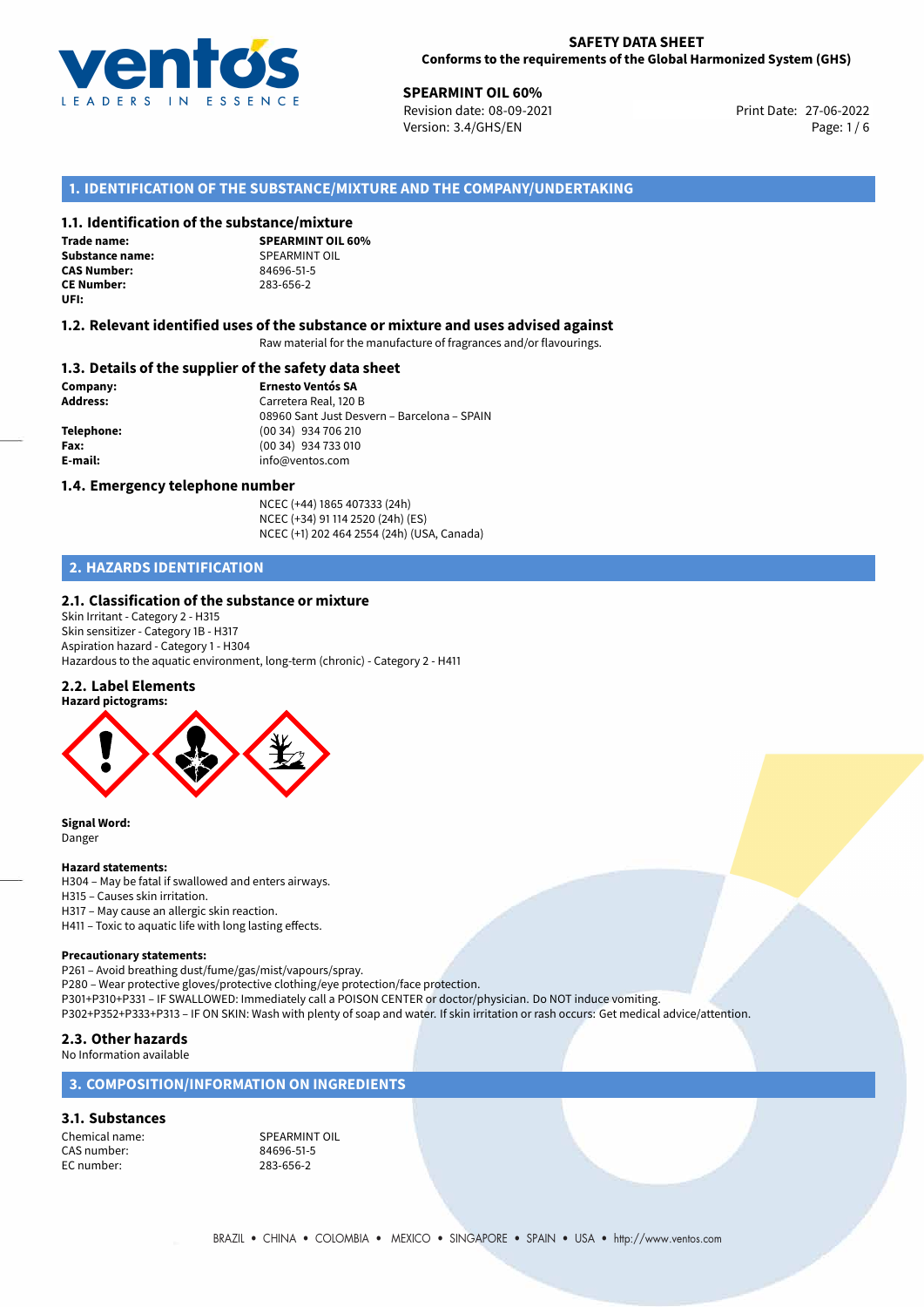

# **SAFETY DATA SHEET Conforms to the requirements of the Global Harmonized System (GHS)**

**27-06-2022 SPEARMINT OIL 60%**<br>
Revision date: 08-09-2021 **Print Date: 27-06-2022** Version: 3.4/GHS/EN Page: 2 / 6

# **Hazardous constituents:**

| <b>Chemical Name</b> | % (w/w)        | <b>CAS No</b><br><b>EC No</b> | <b>Classification according to GHS</b>                                                                                                                                                                                                                                                                                                                                    |  |
|----------------------|----------------|-------------------------------|---------------------------------------------------------------------------------------------------------------------------------------------------------------------------------------------------------------------------------------------------------------------------------------------------------------------------------------------------------------------------|--|
| L-CARVONE            | $\geq$ 50      | 6485-40-1<br>229-352-5        | Flammable Liquids - Category 4 - H227<br>Acute Toxicity - Category 5 (oral) - H303<br>Acute Toxicity - Category 5 (dermal) - H313<br>Skin sensitizer - Category 1B - H317<br>Hazardous to the aquatic environment, short-term (acute) - Category 2 - H401                                                                                                                 |  |
| <b>LIMONENE</b>      | $>10$ ; $<$ 25 | 138-86-3<br>205-341-0         | Flammable Liquids - Category 3 - H226<br>Skin Irritant - Category 2 - H315<br>Skin sensitizer - Category 1B - H317<br>Aspiration hazard - Category 1 - H304<br>Hazardous to the aquatic environment, short-term (acute) - Category 1 - H400<br>Hazardous to the aquatic environment, long-term (chronic) - Category 3 - H412                                              |  |
| L-MENTHOL            | $≥1;$ < 10     | 2216-51-5<br>218-690-9        | Acute Toxicity - Category 5 (oral) - H303<br>Skin Irritant - Category 2 - H315<br>Eye Irritant - Category 2B - H320<br>Hazardous to the aquatic environment, short-term (acute) - Category 3 - H402                                                                                                                                                                       |  |
| EUCALYPTOL           | $\geq$ 1; <10  | 470-82-6<br>207-431-5         | Flammable Liquids - Category 3 - H226<br>Acute Toxicity - Category 5 (oral) - H303<br>Eye Irritant - Category 2B - H320<br>Skin sensitizer - Category 1B - H317<br>Hazardous to the aquatic environment, short-term (acute) - Category 3 - H402                                                                                                                           |  |
| <b>BETA-PINENE</b>   | $≥1;$ < 10     | 127-91-3<br>204-872-5         | Flammable Liquids - Category 3 - H226<br>Skin Irritant - Category 2 - H315<br>Skin sensitizer - Category 1B - H317<br>Aspiration hazard - Category 1 - H304<br>Hazardous to the aquatic environment, short-term (acute) - Category 1 - H400<br>Hazardous to the aquatic environment, long-term (chronic) - Category 1 - H410                                              |  |
| ALPHA-PINENE         | $≥1;$ < 10     | $80 - 56 - 8$<br>201-291-9    | Flammable Liquids - Category 3 - H226<br>Acute Toxicity - Category 4 (oral) - H302<br>Skin Irritant - Category 2 - H315<br>Skin sensitizer - Category 1B - H317<br>Aspiration hazard - Category 1 - H304<br>Hazardous to the aquatic environment, short-term (acute) - Category 1 - H400<br>Hazardous to the aquatic environment, long-term (chronic) - Category 1 - H410 |  |
| L-MENTHONE           | $>0.1$ ; $<$ 1 | 14073-97-3<br>237-926-1       | Flammable Liquids - Category 4 - H227<br>Acute Toxicity - Category 4 (oral) - H302<br>Skin Irritant - Category 2 - H315<br>Skin sensitizer - Category 1B - H317<br>Hazardous to the aquatic environment, short-term (acute) - Category 3 - H402<br>Hazardous to the aquatic environment, long-term (chronic) - Category 3 - H412                                          |  |
| <b>ISOMENTHONE</b>   | $>0.1$ ; $<$ 1 | 491-07-6<br>207-727-4         | Flammable Liquids - Category 4 - H227<br>Acute Toxicity - Category 5 (oral) - H303<br>Skin Irritant - Category 2 - H315<br>Skin sensitizer - Category 1B - H317<br>Hazardous to the aquatic environment, short-term (acute) - Category 3 - H402                                                                                                                           |  |

[See the full text of the hazard statements in section 16.](#page-4-0)

# **3.2. Mixtures**

Not applicable.

# **4. FIRST-AID MEASURES**

# **4.1. Description of necessary first aid measures**

| Ingestion:    | Rinse mouth with water.                            |                                                                                                                       |  |
|---------------|----------------------------------------------------|-----------------------------------------------------------------------------------------------------------------------|--|
|               | Obtain medical advice.                             |                                                                                                                       |  |
|               | Keep at rest. Do not induce vomiting.              |                                                                                                                       |  |
| Eye contact:  |                                                    | In case of contact with eyes, rinse immediately with plenty of water for at least 15 minutes and seek medical advice. |  |
| Inhalation:   | Remove person to fresh air and keep at rest.       |                                                                                                                       |  |
|               | Seek immediate medical advice.                     |                                                                                                                       |  |
| Skin contact: | Take off immediately all contaminated clothing.    |                                                                                                                       |  |
|               | Thoroughly wash affected skin with soap and water. |                                                                                                                       |  |
|               | Seek medical attention if symptoms persist.        |                                                                                                                       |  |

# **4.2. Most important symptoms and effects, both acute and delayed**

No information available.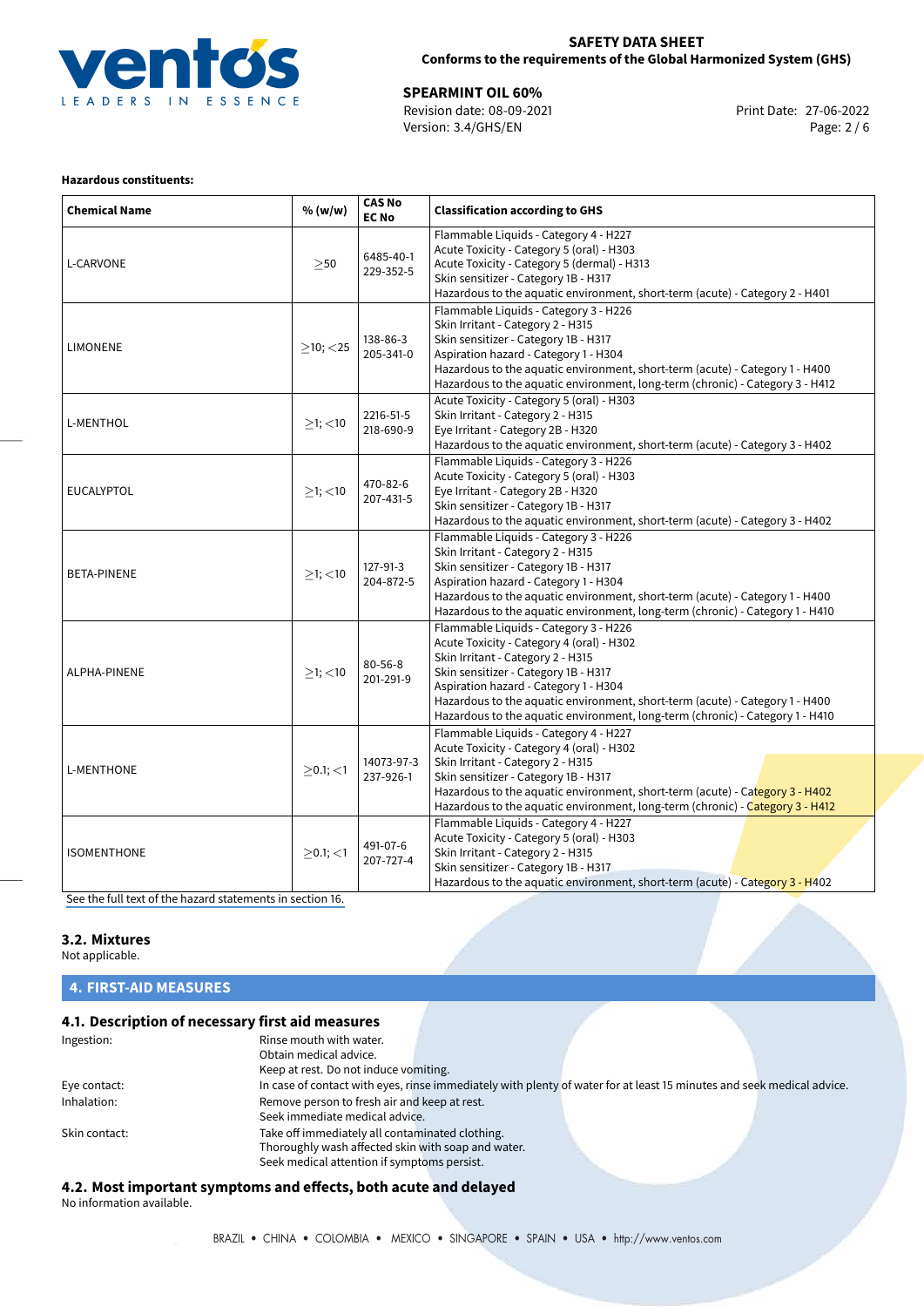

**27-06-2022 SPEARMINT OIL 60%**<br>
Revision date: 08-09-2021 **Print Date: 27-06-2022** Version: 3.4/GHS/EN Page: 3 / 6

# **4.3. Indication of any immediate medical attention and special treatment needed**

No information available.

# **5. FIRE-FIGHTING MEASURES**

# **5.1. Extinguishing Media**

Water spray, carbon dioxide, dry chemical powder or appropriate foam. For safety reasons do not use full water jet.

### **5.2. Special hazards arising from the substance or mixture**

Known or Anticipated Hazardous Products of Combustion: Emits toxic fumes under fire conditions.

# **5.3. Advice for firefighters**

High temperatures can lead to high pressures inside closed containers. Avoid inhalation of vapors that are created. Use appropriate respiratory protection. Do not allow spillage of fire to be poured into drains or watercourses. Wear self-contained breathing apparatus and protective clothing.

# **6. ACCIDENTAL RELEASE MEASURES**

# **6.1. Personal precautions, protective equipment and emergency procedures**

Evacuate surronding areas. Ensure adequate ventilation. Keep unnecessary and unprotected personnel from entering. Do not breathe vapor/spray. Avoid contact with skin and eyes. Information regarding personal protective measures: see section 8.

# **6.2. Environmental precautions**

To avoid possible contamination of the environment, do not discharge into any drains, surface waters or groundwaters.

### **6.3. Methods and materials for containment and cleaning up**

Cover with an inert, inorganic, non-combustible absorbent material (e.g. dry-lime, sand, soda ash). Place in covered containers using non-sparking tools and transport outdoors. Avoid open flames or sources of ignition (e.g. pilot lights on gas hot water heater). Ventilate area and wash spill site after material pickup is complete.

# **6.4. Reference to other sections**

Information regarding exposure controls, personal protection and disposal considerations can be found in sections 8 and 13.

# **7. HANDLING AND STORAGE**

# **7.1. Precautions for safe handling**

Do not store or handle this material near food or drinking water. Do not smoke. Avoid contact with the eyes, skin and clothing. Wear protective clothing and use glasses. Observe the rules of safety and hygiene at work. Keep in the original container or an alternative made from a compatible material.

# **7.2. Conditions for safe storage, including any incompatibilities**

Store in tightly closed and preferably full containers in a cool, dry and ventilated area, protected from light. Keep away from sources of ignition (e.g. hot surfaces, sparks, flame and static discharges). Keep away from incompatible materials (see section 10).

#### **7.3. Specific end use(s)**

No information available.

# **8. EXPOSURE CONTROLS AND PERSONAL PROTECTION**

# **8.1. Control parameters**

Components with occupational exposure limits: None known.

# **8.2. Exposure controls**

Measures should be taken to prevent materials from being splashed into the body. Provide adequate ventilation, according to the conditions of use. Use a mechanical exhaust if required.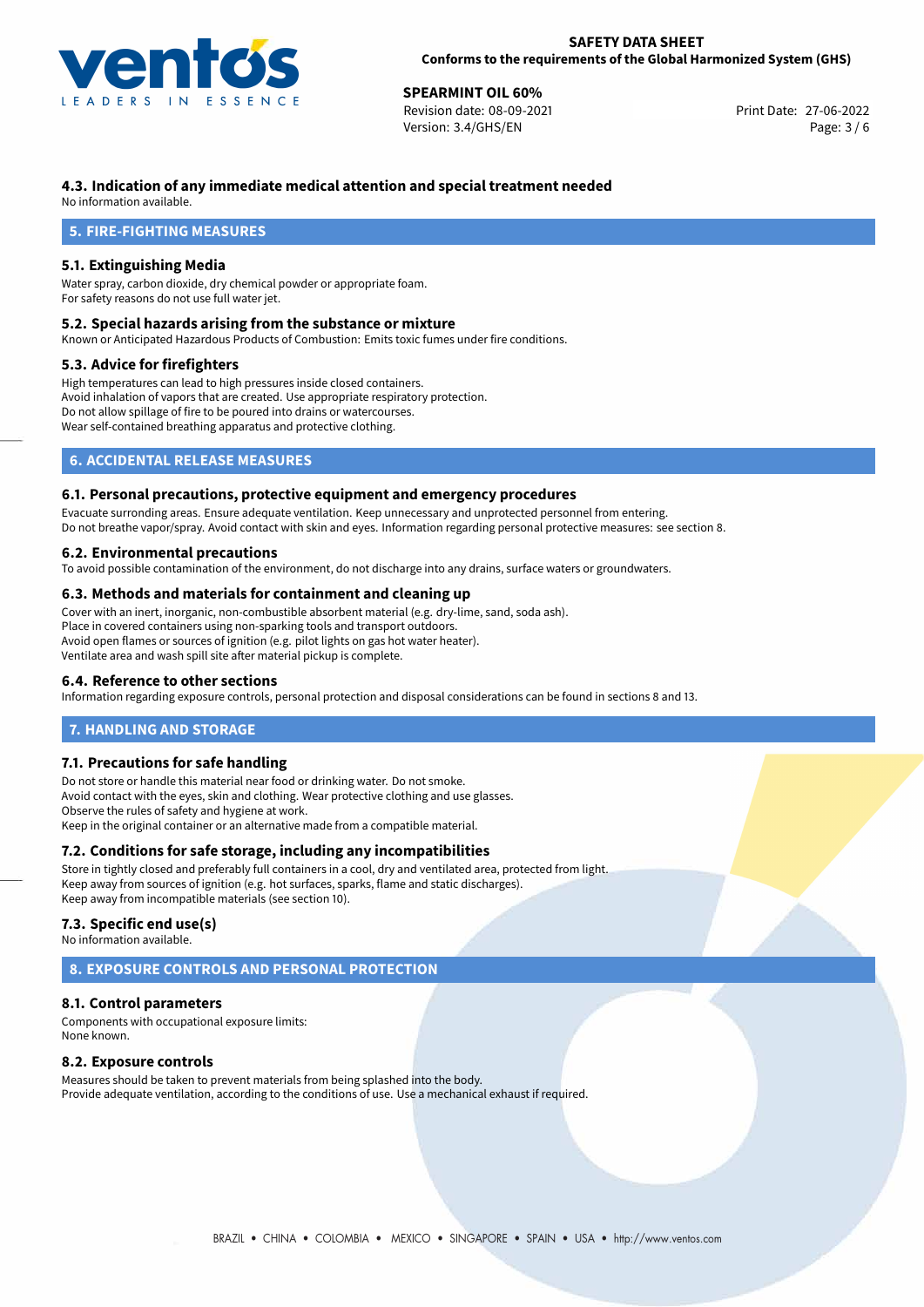

**27-06-2022 SPEARMINT OIL 60%**<br>
Revision date: 08-09-2021 **Print Date: 27-06-2022** Version: 3.4/GHS/EN Page: 4 / 6

# **8.3. Individual protection measures, such as personal protective equipment**

Eye/Face protection: Chemical safety goggles are recommended. Wash contaminated goggles before reuse. Chemical-resistant gloves are recommended. Wash contaminated gloves before reuse. Body protection: Personal protective equipment for the body should be selected based on the task being performed and the risks involved. Respiratory Protection: In case of insufficient ventilation, use suitable respiratory equipment. Environmental exposure controls: Emissions from ventilation or process equipment should be checked to ensure they comply with environmental protection legislation. In some cases, filters or engineering modifications to the process equipment will be necessary to reduce emissions to acceptable levels.

# **9. PHYSICAL AND CHEMICAL PROPERTIES**

### **9.1. Information on basic physical and chemical properties**

| Appearance:                            | Liquid                      |
|----------------------------------------|-----------------------------|
| Colour:                                | Conforms to standard        |
| Odour:                                 | Conforms to standard        |
| Odour theshold:                        | Not determined              |
| pH:                                    | Not determined              |
| Melting point/freezing point:          | Not determined              |
| Boling point/boiling range (°C):       | Not determined              |
| Flash point:                           | $65^{\circ}$ C              |
| Evaporation rate:                      | Not determined              |
| Flammability:                          | Not determined              |
| Lower flammability/Explosive limit:    | Not determined              |
| Upper flammability/Explosive limit:    | Not determined              |
| Vapour pressure:                       | Not determined              |
| Vapour Density:                        | Not determined              |
| Density:                               | $0,918-0,93$ g/mL (20°C)    |
| Relative density:                      | $0,918 - 0,93(20^{\circ}C)$ |
| Water solubility:                      | <b>INSOLUBLE IN WATER</b>   |
| Solubility in other solvents:          | Not determined              |
| Partition coefficient n-octanol/water: | Not determined              |
| Auto-ignition temperature:             | Not determined              |
| Decomposition temperature:             | Not determined              |
| Viscosity, dynamic:                    | Not determined              |
| Viscosity, kinematic:                  | Not determined              |
| Explosive properties:                  | Not determined              |
| Oxidising properties:                  | <b>NONE EXPECTED</b>        |
|                                        |                             |

# **10. STABILITY AND REACTIVITY**

#### **10.1. Reactivity**

No hazardous reactions if stored and handled as prescribed/indicated.

# **10.2. Chemical stability**

The product is stable if stored and handled as prescribed/indicated.

#### **10.3. Possibility of hazardous reactions**

No hazardous reactions if stored and handled as prescribed/indicated.

#### **10.4. Conditions to Avoid**

Conditions to Avoid: Excessive heat, flame or other ignition sources.

#### **10.5. Incompatible materials**

Avoid contact with strong acids and bases and oxidizing agents.

# **10.6. Hazardous decomposition products**

During combustion may form carbon monoxide and unidentified organic compounds.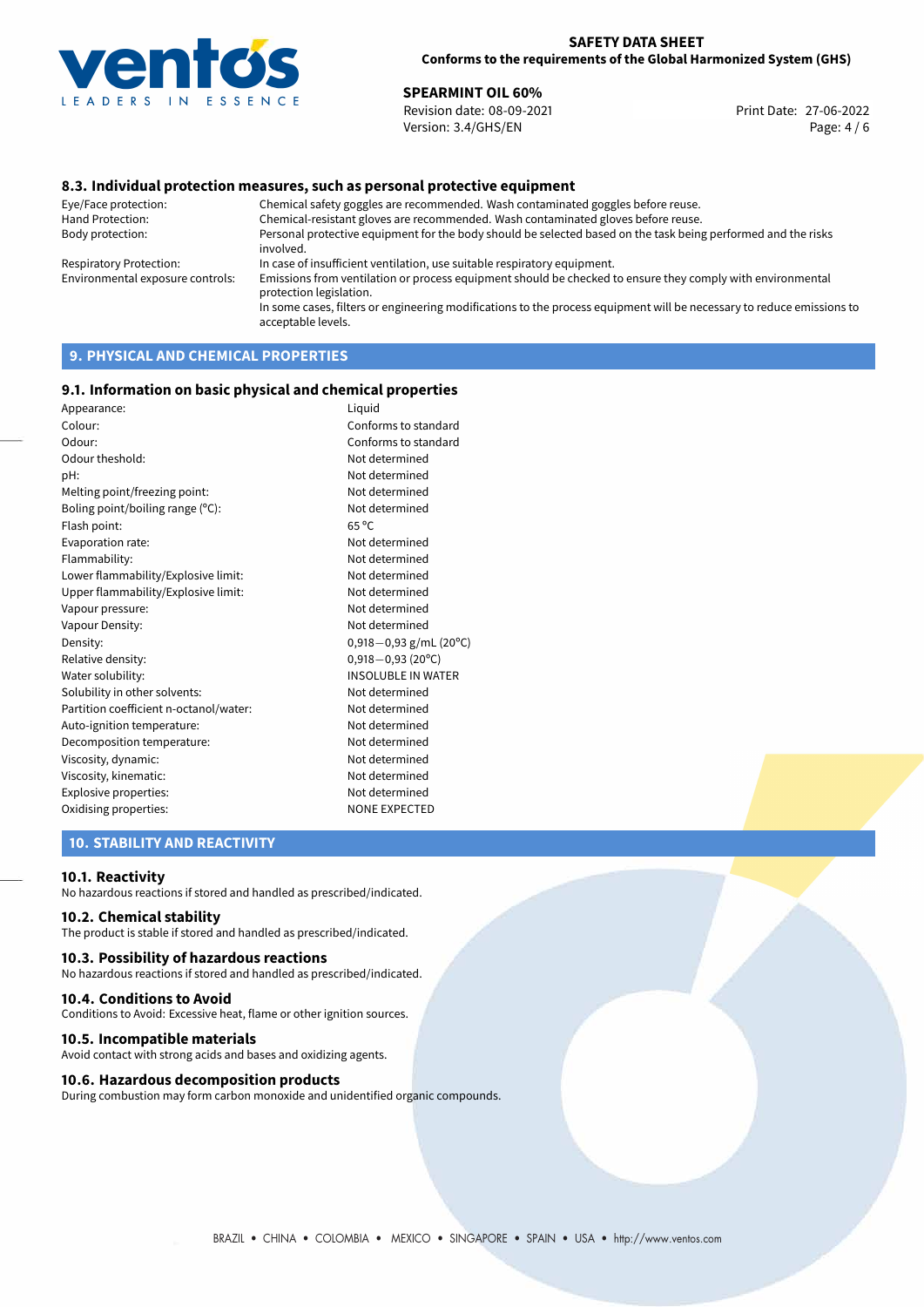

**27-06-2022 SPEARMINT OIL 60%**<br>
Revision date: 08-09-2021 **Print Date: 27-06-2022** Version: 3.4/GHS/EN Page: 5 / 6

# **11. TOXICOLOGICAL INFORMATION**

| Acute toxicity                    | Based on the data available, the criteria for classification are not met. |
|-----------------------------------|---------------------------------------------------------------------------|
| Skin corrosion/irritation         | Causes skin irritation.                                                   |
| Serious eye damage/irritation     | Based on the data available, the criteria for classification are not met. |
| Respiratory or skin sensitisation | May cause an allergic skin reaction.                                      |
| Germ cell mutagenicity            | Based on the data available, the criteria for classification are not met. |
| <b>Carcinogenicity</b>            | Based on the data available, the criteria for classification are not met. |
| Reproductive toxicity             | Based on the data available, the criteria for classification are not met. |
| <b>STOT-single exposure</b>       | Based on the data available, the criteria for classification are not met. |
| <b>STOT-repeated exposure</b>     | Based on the data available, the criteria for classification are not met. |
| <b>Aspiration hazard</b>          | May be fatal if swallowed and enters airways.                             |

# **12. ECOLOGICAL INFORMATION**

# **12.1. Toxicity**

**Assessment:** Toxic to aquatic life with long lasting effects. **Experimental/calculated data:** No information available.

# **12.2. Degradability**

No information available.

# **12.3. Bioaccumulative potential**

No information available.

# **12.4. Soil mobility**

No information available.

# **12.5. Other adverse effects**

See also sections 6, 7, 13 and 15 Do not allow to get into waste water or waterways.

# **13. DISPOSAL CONSIDERATIONS**

# **13.1. Waste treatment methods**

Dispose of in accordance with national and local environmental regulations.

# **14. TRANSPORT INFORMATION**

|                                  | <b>ADR/RID/ADN</b>        | <b>IMDG</b>               | <b>IATA-ICAO</b>          |  |
|----------------------------------|---------------------------|---------------------------|---------------------------|--|
| 14.1. UN Number                  | UN3082                    | UN3082                    | <b>UN3082</b>             |  |
| 14.2. UN Proper Shipping Name    | ENVIRONMENTALLY HAZARDOUS | ENVIRONMENTALLY HAZARDOUS | ENVIRONMENTALLY HAZARDOUS |  |
|                                  | SUBSTANCE, LIQUID, N.O.S. | SUBSTANCE, LIQUID, N.O.S. | SUBSTANCE, LIQUID, N.O.S. |  |
|                                  | (LIMONENE)                | LIMONENE)                 | (LIMONENE)                |  |
| 14.3. Transport Hazard Class(es) |                           |                           |                           |  |
| 14.4. Packing Group              | Ш                         | $\mathbf{III}$            | $\mathbf{m}$              |  |
| 14.5. Environmental hazards      | Yes                       | Yes                       | Yes                       |  |
| <b>Additional information</b>    |                           |                           |                           |  |

# **14.6 Special precautions for user**

None known

# **14.7. Transport in bulk according to Annex II of MARPOL 73/78 and the IBC Code**

No information available

# **15. REGULATORY INFORMATION**

<span id="page-4-0"></span>**15.1. Safety, health and environmental regulations/legislation specific for the substance or mixture** No information available